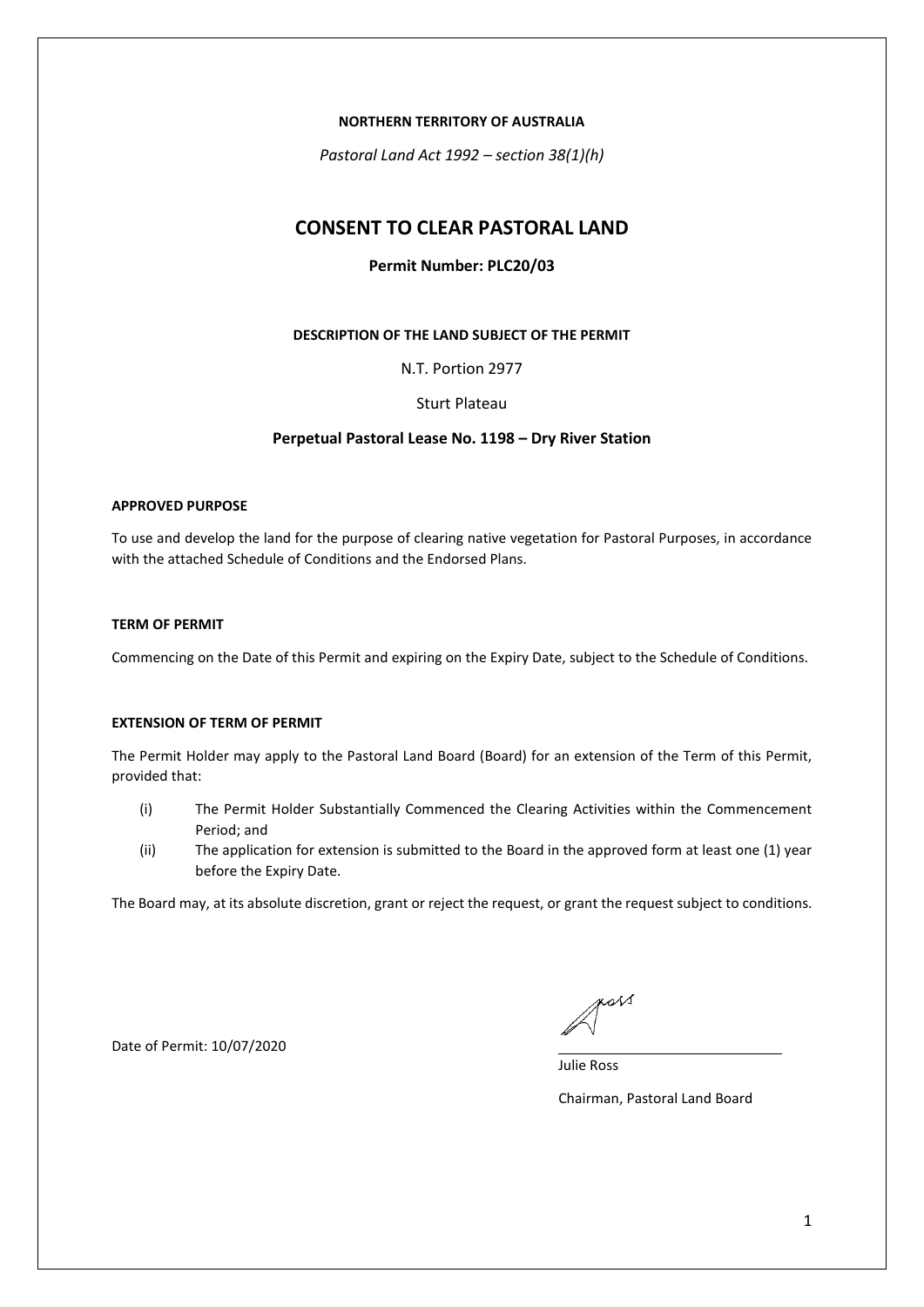# **DEFINITIONS**

In this Permit:

"**Clearing Activities**" means any works associated with the clearing of native vegetation; including, but not limited to, any earth-disturbing preparatory works within the permitted clearing area for example boundary demarcation by grading and/or installation of erosion and sediment controls.

"**Commencement Period**" means the period of two (2) years of the Date of Permit.

"**Endorsed Plan/Drawing**" means any plan subject to the conditions of the permit that has been endorsed by the Board as forming part of this permit.

"**Expiry Date**" means the period of ten (10) years from the Date of Permit.

"**Pastoral Lessee**" has the same meaning as in the *Pastoral Land Act 1992*.

**"Pastoral Purposes"** has the same meaning as in the *Pastoral Land Act 1992*

"**Permit Holder/s**" means the Pastoral Lessee.

"**Permitted Clearing Area**" means the area shown on the approved clearing plans.

"**Substantially Commenced**" and "**Substantially Commence**" means not less than 10% of the total area proposed for clearing under this Permit has been cleared.

# **SCHEDULE OF CONDITIONS**

- 1. Prior to the commencement of any Clearing Activities within the permitted clearing area identified on the Endorsed Drawings (Drawing Numbers PLC-DYR-001 & PLC-DYR-002), the Permit Holder must contact the Pastoral Land Board via email [\(pastorallandboard@nt.gov.au\)](mailto:pastorallandboard@nt.gov.au) to provide the estimated start date for the clearing and contact details for the person who will be undertaking the clearing on behalf of the Permit Holder.
- 2. If any of the information required to be notified by the Permit Holder to the Pastoral Land Board under Condition 1 changes after notification has taken place, the Permit Holder must provide updated information to the Pastoral Land Board as soon as practicable after the Permit Holder becomes aware of the change and before the commencement of any earth-disturbing activities take place within the permitted clearing areas identified on the Endorsed Drawings (Drawing Numbers PLC-DYR-001 & PLC-DYR-002).
- 3. The Permit Holder must ensure that all works subject to this Permit are carried out in accordance with the approved clearing plans – i.e. the Endorsed Drawings (Drawing Numbers PLC-DYR-001 & PLC-DYR-002) – which form part of this permit and are annexed hereto and only clear native vegetation within the areas identified on the Endorsed Drawings (Drawing Numbers PLC-DYR-001 & PLC-DYR-002) as "Permitted Clearing"; to the satisfaction of the Pastoral Land Board.
- 4. The following plans are to be endorsed by the Pastoral Land Board and will form part of this permit and must be complied with by the Permit Holder at all times to the satisfaction of the Pastoral Land Board: Drawing Numbers PLC-DYR-001 & PLC-DYR-002.
- 5. The Permit Holder must have, and must ensure that any person who carries out the clearing on its behalf has, a copy of the following endorsed documents in their possession at all times whilst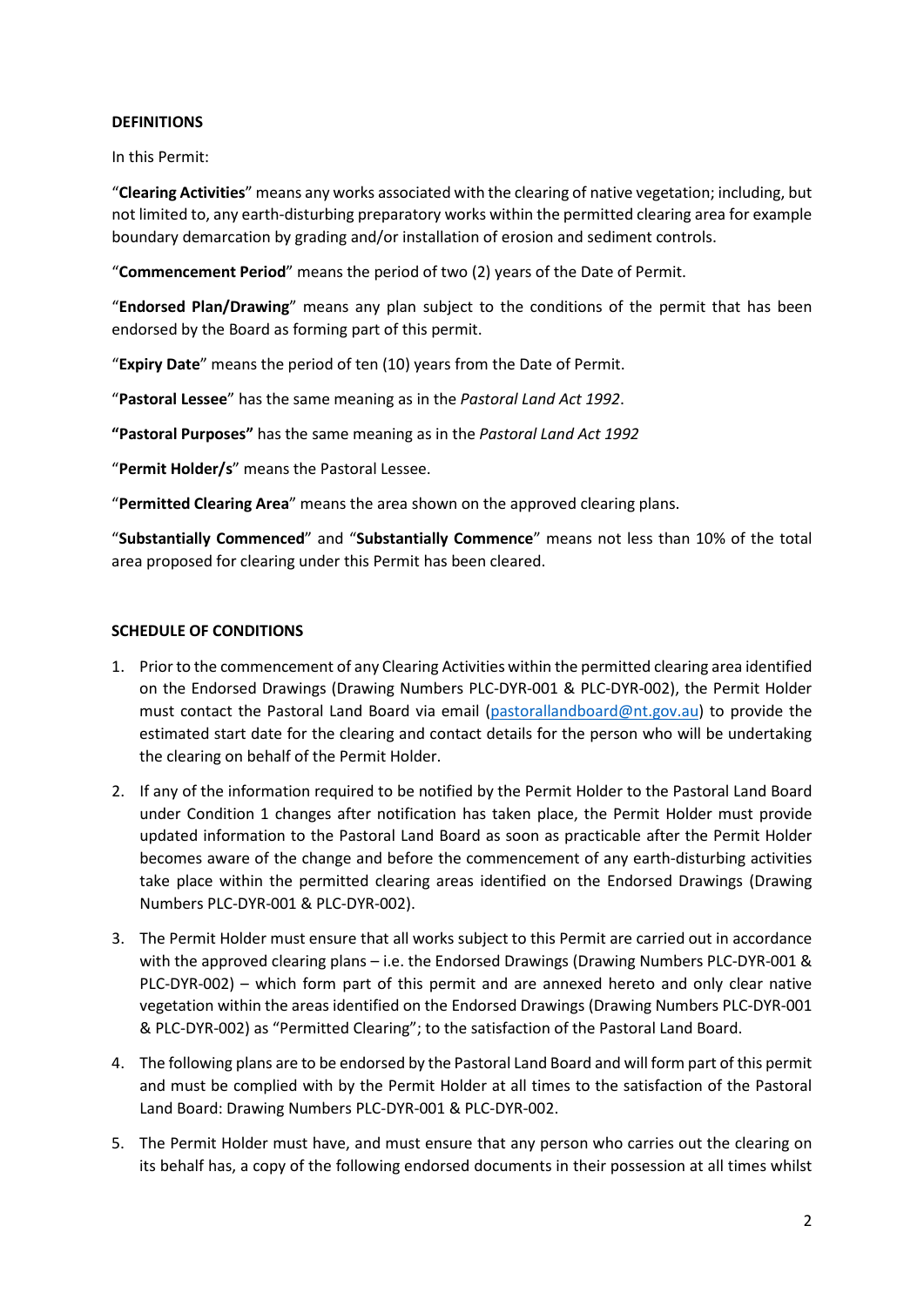carrying out any works associated with clearing and complies with them: the Permit; and the Endorsed Drawings (Drawing Numbers PLC-DYR-001 & PLC-DYR-002).

- 6. Appropriate erosion and sediment control measures are to be employed throughout the clearing, establishment and operational phases of the development, to the satisfaction of the Pastoral Land Board, including (but not limited to): retention of buffer zones where appropriate and measures to address seasonal timing of works, management of groundcover and minimisation of bare ground, crop layout and maintenance of natural sheet flow patterns, avoidance or removal of soil windrows or other surface modifications that create concentrated flow paths for runoff, and installation of erosion controls on access tracks, fencelines and firebreaks where appropriate. Information regarding erosion and sediment control is available on the NTG website at [https://nt.gov.au/environment/soil-land-vegetation.](https://nt.gov.au/environment/soil-land-vegetation) For further information, contact the Land Development Coordination Branch, Department of Environment and Natural Resources on: (08) 8999 4454.
- 7. This Permit is subject to the Permit Holder's ongoing compliance with its obligations under this Permit and the Pastoral Lease.
- 8. The Board may revoke this Permit by written notice to the Permit Holder should the Permit Holder breach any condition of this Permit and fail to remedy the breach within ninety (90) days after receiving notice requiring the Permit Holder to do so.
- 9. Consent for the clearing of native vegetation subject to this permit is provided for the following Pastoral Purposes only: irrigated and non-irrigated improved pasture for hay production.

# **NOTES**

- 1. The permitted clearing area has been approved for the specific purpose/s stated in the corresponding pastoral land clearing application and on the permit. Consent must be sought from the Pastoral Land Board prior to the commencement of a change in use (including a change from non-irrigation to irrigation and/or crop type), as proposed changes may trigger reassessment regarding for example (but not limited to) land suitability. Contact [PastoralAssessment.DENR@nt.gov.au](mailto:PastoralAssessment.DENR@nt.gov.au) for further advice.
- 2. Despite any term or condition of this Permit, the Permit Holder must at its own cost in all respects, comply with all relevant laws, statutes and subordinate instruments, applicable to the clearing of pastoral land including but not limited to the following:
	- a) *Weeds Management Act 2001*;
	- b) *Bushfires Management Act 2016*;
	- c) *Water Act 1992*;
	- d) *Territory Parks and Wildlife Conservation Act 1976*;
	- e) *Northern Territory Aboriginal Sacred Sites Act 1989*;
	- f) *Heritage Act 2011*;
	- g) *Environmental Protection Act 2019*;
	- *h) Waste Management and Pollution Control Act 1998*; and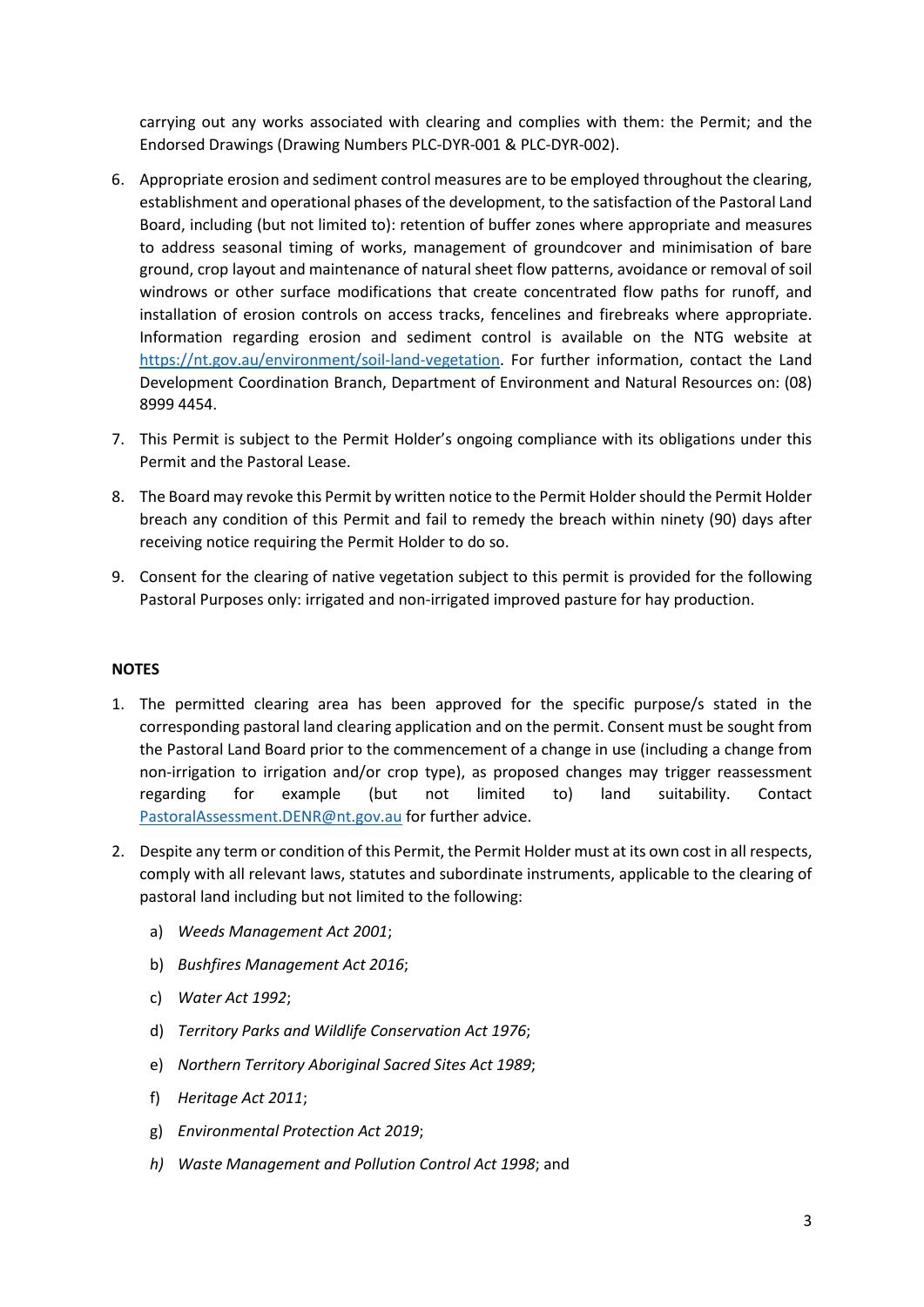- i) E*nvironment Protection and Biodiversity Conservation Act 1999 (Cth)*.
- 3. This Permit is at all times subject to existing rights, title and interests of all other persons (including any rights or interests registered on the certificate as to title (as defined by the *Land Titles Act 2001*). The Permit Holder must comply with all terms and conditions of such existing rights, title and interests. The Permit Holder must not unreasonably or unduly interfere with, impede, restrict or limit the rights, title or interests of any person.
- 4. The Permit will be revoked automatically upon the:
	- a. Termination of the Pastoral Lease; or
	- b. Surrender of the Pastoral Lease.

For the avoidance of doubt, a transfer of the Pastoral Lease does not revoke this Permit. Similarly conversion from a term pastoral lease to one in perpetuity in accordance with Section 62 of the *Pastoral Land Act 1992* will not result in the permit being revoked.

- 5. Despite assessments made under Northern Territory legislation, the Commonwealth *Environment Protection and Biodiversity Conservation Act 1999* requires that the Permit Holder self-assess potential risk to protected matters identified by the protected matters search tool and self-refer where scientific uncertainty exists in relation to the likelihood of a significant impact occurring or being likely to occur.
- 6. The extraction of surface water or groundwater in connection with the activities contemplated under this Permit must be carried out in accordance with the requirements of the *Water Act 1992*. For advice on water matters, telephone: (08) 8999 4455 or email: [waterresources@nt.gov.au.](mailto:waterresources@nt.gov.au)
- 7. Information regarding best practice erosion and sediment control is available on the following websites: [https://www.austieca.com.au/;](https://www.austieca.com.au/) [https://nt.gov.au/environment/soil-land-vegetation;](https://nt.gov.au/environment/soil-land-vegetation) [http://www.catchmentsandcreeks.com.au/index.html.](http://www.catchmentsandcreeks.com.au/index.html) For further information, contact the Land Development Coordination Branch, Department of Environment and Natural Resources on: (08) 8999 4454.
- 8. All land in the Northern Territory is subject to the *Weeds Management Act 2001*. The Act states that the owner and occupier of land must: (a) take all reasonable measures to prevent the land being infested with a declared weed; (b) take all reasonable measures to prevent a declared weed or potential weed on the land spreading to other land. Further information is provided at: [https://denr.nt.gov.au/\\_\\_data/assets/pdf\\_file/0011/257987/preventing-weed-spread.pdf](https://denr.nt.gov.au/__data/assets/pdf_file/0011/257987/preventing-weed-spread.pdf)
- 9. Standard precautions to reduce bushfire risk should be taken in relation to the use of heavy machinery and burning of felled vegetation windrows. Fire prevention measures are to be implemented in accordance with the requirements of the *Bushfires Management Act 2016*.
- 10. A Permit to Burn must be obtained prior to the ignition of any felled vegetation on the land which is the subject of this Permit during the northern Fire Danger Period. To obtain a Permit to Burn, contact the Katherine Bushfires NT office, Department of Environment and Natural Resources on (08) 8973 8876.
- 11. It is an offence to disturb or destroy declared places and objects without consent under the *Heritage Act 2011*. Should any heritage or archaeological material be discovered during the